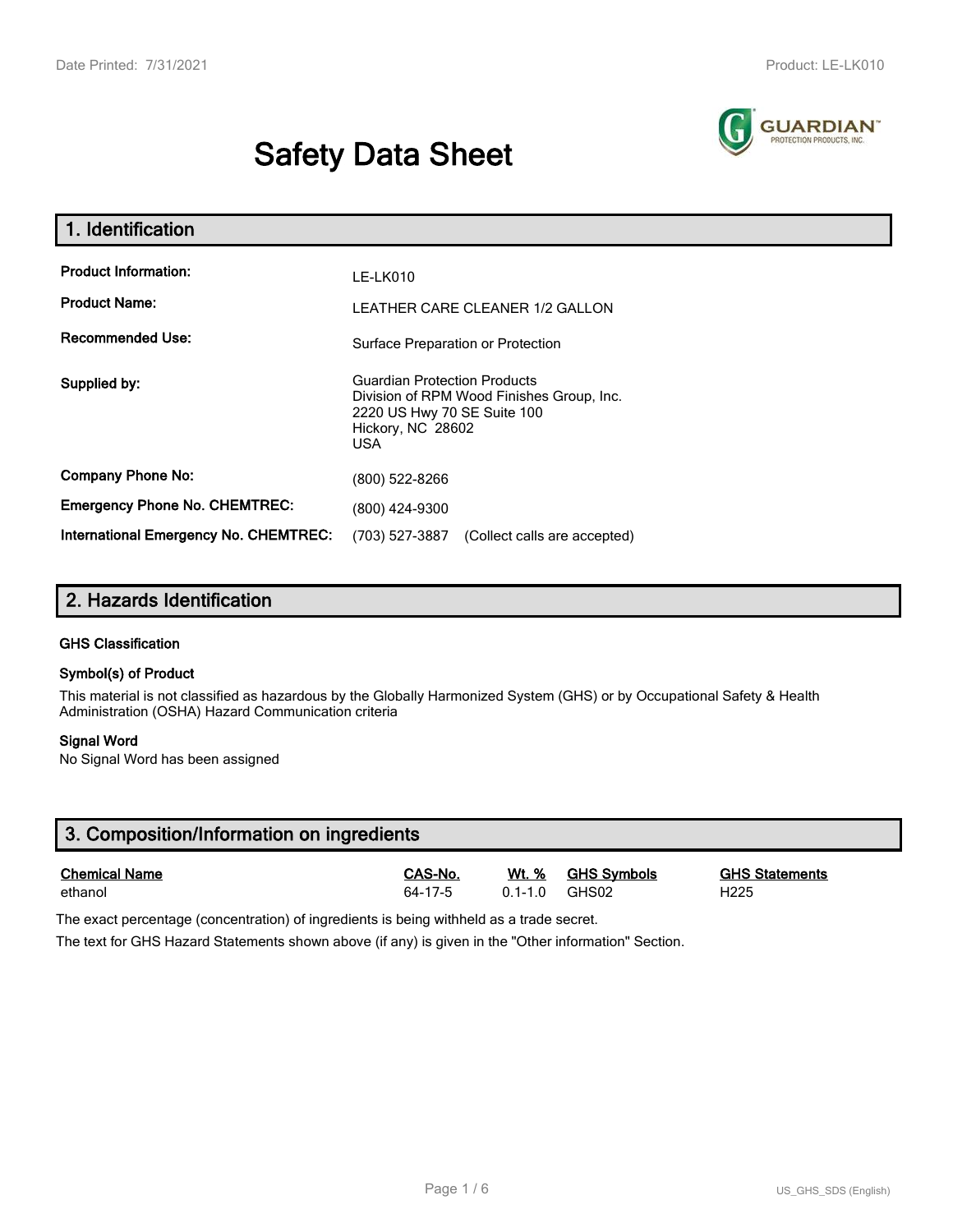# **4. First-aid Measures**



FIRST AID - EYE CONTACT: IF IN EYES: Rinse cautiously with water for several minutes. Remove contact lenses, if present and easy to do. Continue rinsing. If eye irritation persists: Get medical advice/attention.

FIRST AID - SKIN CONTACT: IF ON SKIN: Gently wash with plenty of Soap and Water. If skin irritation occurs: Get medical advice/ attention.

FIRST AID - INGESTION: IF SWALLOWED: rinse mouth. Do NOT induce vomiting. IF exposed or if you feel unwell: Call a POISON CENTER or doctor/physician.

FIRST AID - INHALATION: IF INHALED: If breathing is difficult, remove victim to fresh air and keep at rest in a position comfortable for breathing. IF exposed or if you feel unwell: Call a POISON CENTER or doctor/physician.

# **5. Fire-fighting Measures**

**SPECIAL FIREFIGHTING PROCEDURES:** This product is not expected to burn under normal conditions of use.

**FIREFIGHTING EQUIPMENT:** None.

# **6. Accidental Release Measures**

#### **ENVIRONMENTAL MEASURES:** No Information

**STEPS TO BE TAKEN IN CASE MATERIAL IS RELEASED OR SPILLED:** Follow personal protective equipment recommendations found in Section VIII. Personal protective equipment needs must be evaluated based on information provided on this sheet and the special circumstances created by the spill including; the material spilled, the quantity of the spill, the area in which the spill occurred, and the training and the expertise of employees in the area responding to the spill. Do not allow the spilled product to enter public drainage system or open waterways.

#### **7. Handling and Storage**



**HANDLING:** Avoid inhalation and contact with eyes, skin, and clothing. Wash hands thoroughly after handling and before eating or drinking.

**STORAGE:** Keep containers closed when not in use. Store in cool well ventilated space away from incompatible materials.

# **8. Exposure Controls/Personal Protection Ingredients with Occupational Exposure Limits Chemical Name ACGIH TLV-TWA ACGIH-TLV STEL OSHA PEL-TWA OSHA PEL-CEILING** ethanol N.D. 1000 ppm 1000 ppm N.D.

**Further Advice: MEL = Maximum Exposure Limit OES = Occupational Exposure Standard SUP = Supplier's Recommendation Sk = Skin Sensitizer N.E. = Not Established N.D. = Not Determined**

#### **Personal Protection**



**RESPIRATORY PROTECTION:** Use NIOSH approved respiratory protection.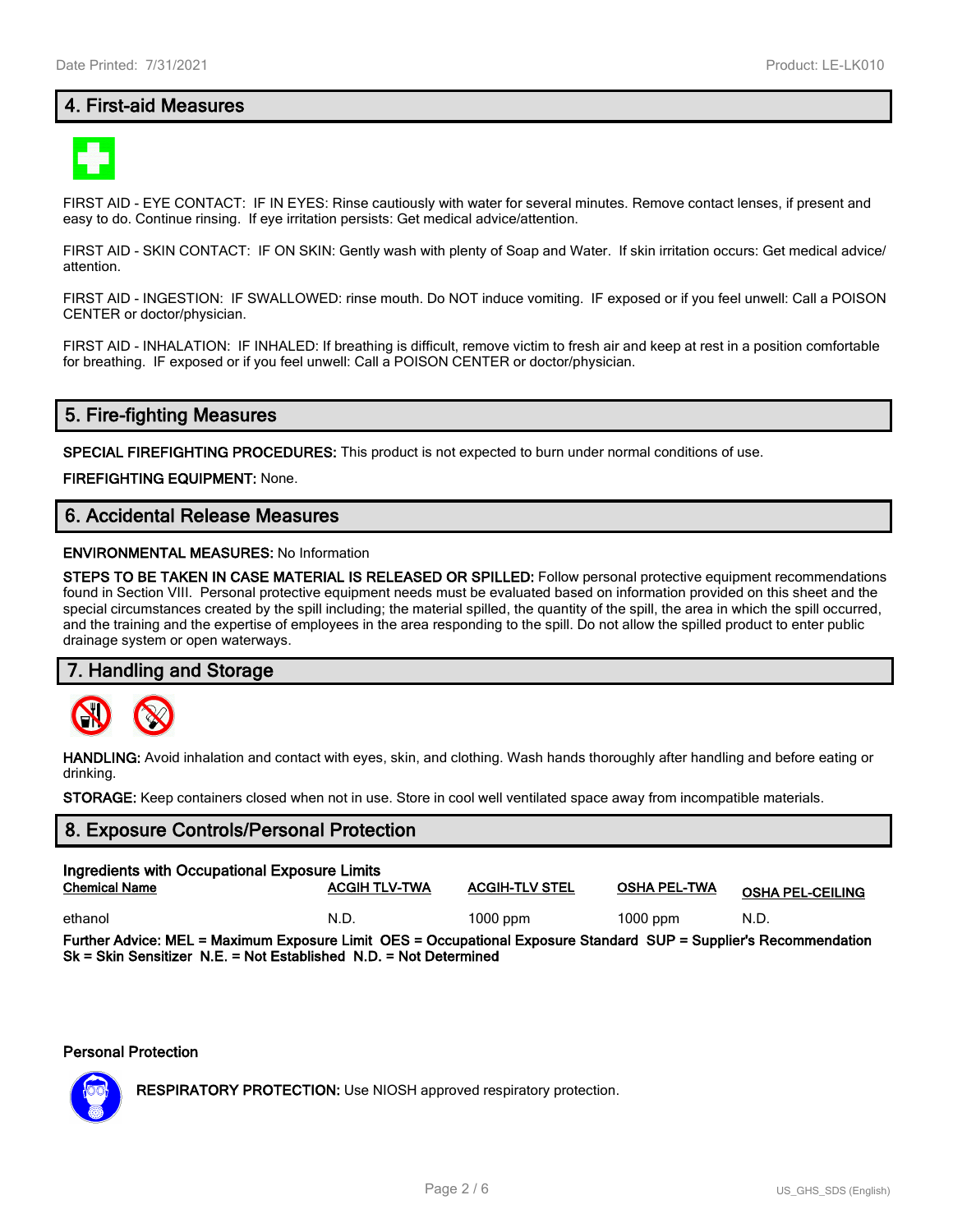

**SKIN PROTECTION:** Wear chemical resistant footwear and clothing such as gloves, an apron or a whole body suit as appropriate.



**EYE PROTECTION:** Wear chemical-resistant glasses and/or goggles and a face shield when eye and face contact is possible due to splashing or spraying of material.



**OTHER PROTECTIVE EQUIPMENT:** No Information



**HYGIENIC PRACTICES:** It is good practice to avoid contact with the product and/or its vapors, mists or dust by using appropriate protective measures. Wash thoroughly after handling and before eating or drinking.

# **9. Physical and Chemical Properties**

| Appearance:                    | Clear Liquid                | <b>Physical State:</b>                      | <b>LIQUID</b>        |
|--------------------------------|-----------------------------|---------------------------------------------|----------------------|
| Odor:                          | Ester-like - Sweet          | <b>Odor Threshold:</b>                      | Not determined       |
| Density, g/cm3:                | 1.003                       | pH:                                         | 6.7                  |
| Freeze Point, °F:              | Not determined              | Viscosity:                                  | Not determined       |
| <b>Solubility in Water:</b>    | Not determined              | Partition Coefficient, n-octanol/<br>water: | Not determined       |
| Decomposition temperature, °F: | Not determined              | <b>Explosive Limits, %:</b>                 | Not determined       |
| Boiling Range, °F:             | Not determined              | Flash Point, °F:                            | $>$ 200 $^{\circ}$ F |
| Combustibility:                | Does not support combustion | Auto-Ignition Temperature, °F:              | Not determined       |
| <b>Evaporation Rate:</b>       | Slower than Diethyl Ether   | Vapor Pressure, mmHg:                       | Not determined       |
| Vapor Density:                 | Not determined              |                                             |                      |
| $N.I. = No$ Information        |                             |                                             |                      |

# **10. Stability and reactivity**

**STABILITY:** Stable under normal conditions.

**CONDITIONS TO AVOID:** Contact with incompatible materials.

**INCOMPATIBILITY:** Acids, Bases, Oxidizing agents

**HAZARDOUS DECOMPOSITION PRODUCTS:** Not determined.

#### **11. Toxicological information**

**Practical Experiences**

**EMERGENCY OVERVIEW:** No Information **EFFECT OF OVEREXPOSURE - EYE CONTACT:** No Information **EFFECT OF OVEREXPOSURE - INGESTION:** No Information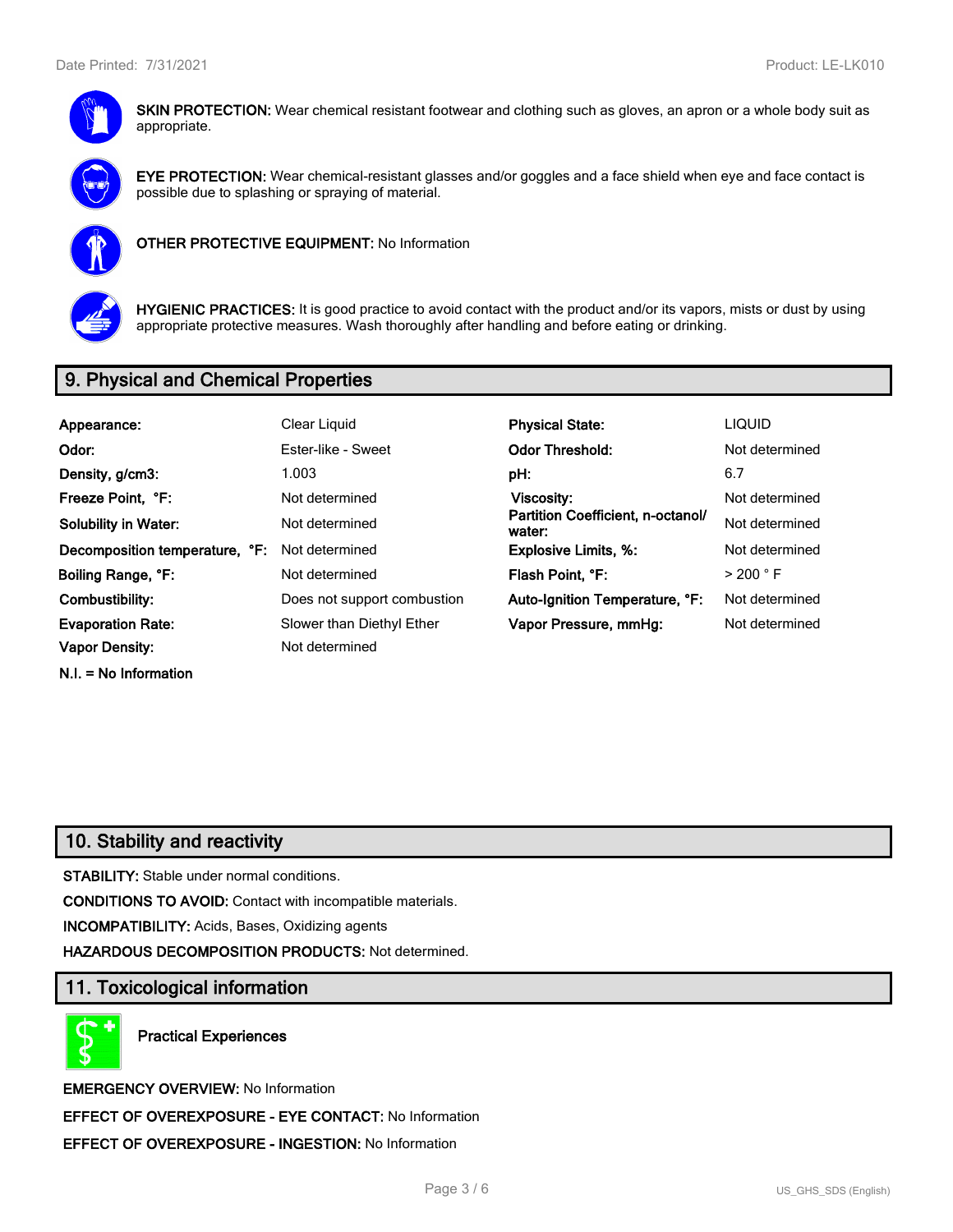#### **EFFECT OF OVEREXPOSURE - INHALATION:** No Information

#### **EFFECT OF OVEREXPOSURE - SKIN CONTACT:** No Information

**CARCINOGENICITY:** No Information

# **PRIMARY ROUTE(S) OF ENTRY:**

#### **Acute Toxicity Values**

**The acute effects of this product have not been tested. Data on individual components are tabulated below**

| CAS-No. | <b>Chemical Name</b> | Oral LD50      | Dermal LD50  | Vapor LC50     |
|---------|----------------------|----------------|--------------|----------------|
| 64-17-5 | ethanol              | 7060 mg/kg Rat | 15,800 mg/kg | 124.7 mg/L Rat |

#### **N.I. = No Information**

# **12. Ecological information**

**ECOLOGICAL INFORMATION:** Ecological evaluation of this material has not been performed; however, do not allow the product to be released to the environment without governmental approval/permits.

# **13. Disposal Information**



**Product**

**DISPOSAL METHOD:** Waste from this material may be a listed and/or characteristic hazardous waste. Dispose of material, contaminated absorbent, container and unused contents in accordance with local, state, and federal regulations.

**STEPS TO BE TAKEN IN CASE MATERIAL IS RELEASED OR SPILLED:** Follow personal protective equipment recommendations found in Section VIII. Personal protective equipment needs must be evaluated based on information provided on this sheet and the special circumstances created by the spill including; the material spilled, the quantity of the spill, the area in which the spill occurred, and the training and the expertise of employees in the area responding to the spill. Do not allow the spilled product to enter public drainage system or open waterways.

#### **14. Transport Information**

**SPECIAL TRANSPORT PRECAUTIONS:** No Information

**DOT:** NOT RESTRICTED

**IATA:** NOT RESTRICTED

**IMDG:** NOT RESTRICTED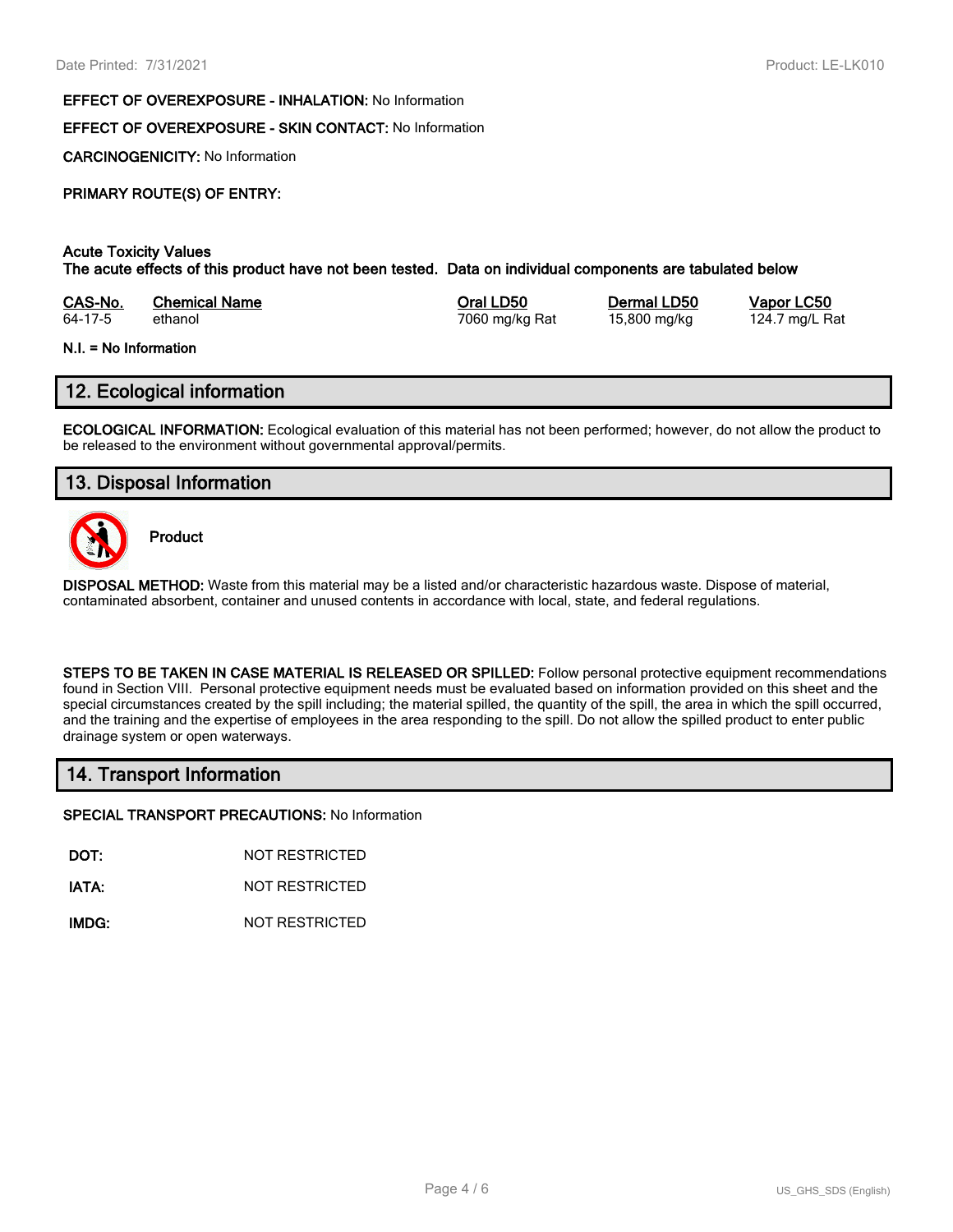# **15. Regulatory Information**

# **U.S. Federal Regulations:**

#### **CERCLA - SARA Hazard Category**

This product has been reviewed according to the EPA 'Hazard Categories' promulgated under Sections 311 and 312 of the Superfund Amendment and Reauthorization Act of 1986 (SARA Title III) and is considered, under applicable definitions, to meet the following categories:

None Known

#### **SARA SECTION 313**

This product contains the following substances subject to the reporting requirements of Section 313 of Title III of the Superfund Amendment and Reauthorization Act of 1986 and 40 CFR part 372:

No Sara 313 components exist in this product.

#### **TOXIC SUBSTANCES CONTROL ACT**

This product contains the following chemical substances subject to the reporting requirements of TSCA 12(B) if exported from the United States:

No TSCA components exist in this product.

# **U.S. State Regulations:**

#### **CALIFORNIA PROPOSITION 65**

WARNING: Cancer and Reproductive Harm - www.P65Warnings.ca.gov.

Propylene Oxide, Cancer, 0% Methanol, Reproductive Harm, 0%

# **16. Other Information**

| <b>Revision Date:</b> |                        | 7/21/2021     | <b>Supersedes Date:</b>                                                                            |                    |  |                             | 2/9/2021 |
|-----------------------|------------------------|---------------|----------------------------------------------------------------------------------------------------|--------------------|--|-----------------------------|----------|
| Reason for revision:  |                        |               | Substance and/or Product Properties Changed in Section(s):<br>09 - Physical & Chemical Information |                    |  |                             |          |
|                       | Datasheet produced by: |               | <b>Regulatory Department</b>                                                                       |                    |  |                             |          |
| <b>HMIS Ratings:</b>  |                        |               |                                                                                                    |                    |  |                             |          |
| Health:               |                        | Flammability: |                                                                                                    | <b>Reactivity:</b> |  | <b>Personal Protection:</b> |          |
|                       |                        |               |                                                                                                    |                    |  |                             |          |

**Volatile Organic Compounds, gr/ltr:** 129

**Text for GHS Hazard Statements shown in Section 3 describing each ingredient:**

H225 Highly flammable liquid and vapour.

**Icons for GHS Pictograms shown in Section 3 describing each ingredient:**